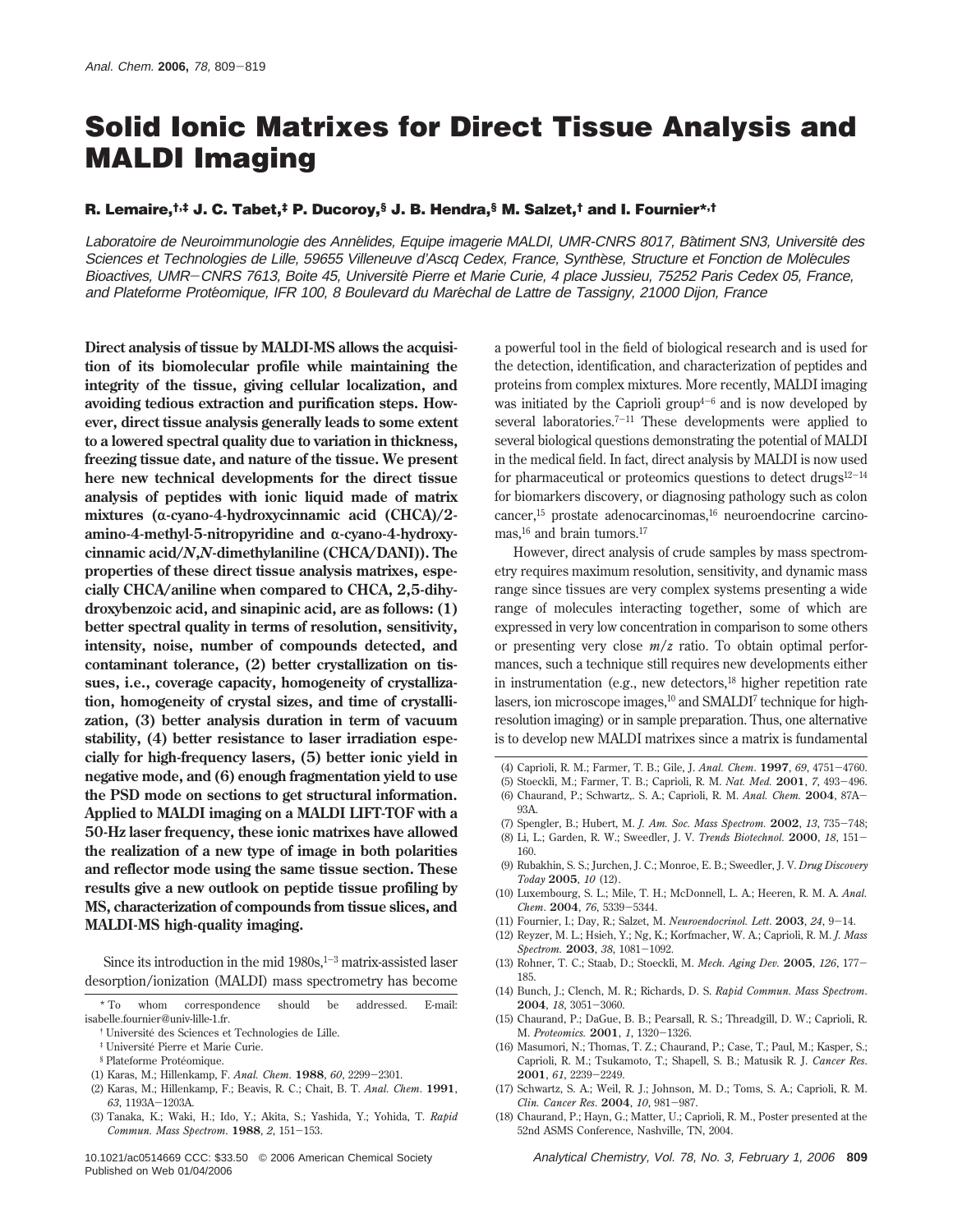for the desorption/ionization process, thus contributing to spectral quality, i.e., peak resolution, sensitivity, intensity, and noise. Actually,  $\alpha$ -cyano-4-hydroxycinnamic acid<sup>19</sup> (CHCA), 2,5-dihydroxybenzoic acid<sup>20</sup> (2,5-DHB), and sinapinic acid<sup>21</sup> (SA) are the three matrixes commonly used for the analysis of peptides/ proteins. For direct analysis of tissues, matrix choice is even more restrictive since homogeneity of crystallization becomes a crucial parameter in such conditions. In this respect, CHCA and SA are good candidates for direct analysis whereas 2,5-DHB crystallization is too heterogeneous for such applications except if a special spotting systems is used. Nevertheless, direct tissue analysis generally leads to some extent to a lowered spectral quality due probably to the tissue, e.g., thickness, freezing date, or type of tissue. Thus, development of new matrixes for tissue analysis is therefore a necessity for addressing such problems.

The properties of a new matrix for MALDI imaging as compared to CHCA, SA, or 2,5-DHB must be (1) better spectral quality in term of resolution, sensitivity, intensity, noise, number of compounds detected, and tolerance for contaminants, (2) better crystallization on tissues, i.e., covering capacity, homogeneity of crystallization, homogeneity of crystal sizes, and time of crystallization, (3) better analysis duration in term of vacuum stability, and (4) better resistance to laser irradiation especially for highfrequency lasers.

As previously described by Armstrong et al., $22$  coupling ionic liquids to MALDI matrixes could generate better matrixes. In fact, ionic liquids are increasingly used particularly in organic synthesis<sup>23</sup> and present lots of different interesting properties such as solvent recycling, low vapor pressure, or electrical conductivity.<sup>24</sup> Ionic liquids can be obtained from an acid/base reaction leading to liquids presenting the general formula  $[A^-, B^+]$ . Classical MALDI matrixes being acidic, acid/base reactions were already tested and could be performed using different bases to synthesize salt complexes with different MALDI ionic matrixes (2,5-DHB, CHCA, sinapinic acid, and 3-HPA<sup>22,25</sup>).

In the present study, we report that, in many cases, the solid ionic matrixes' performance is equal or higher than their classical analogues. Particularly, a significant signal and sensitivity improvement were observed for aniline and dimethylaniline derivatives. Considering the properties of some liquid ionic matrixes as previously described by Mank and co-workers,<sup>26</sup> and in particular shot-to-shot reproducibility, softer desorption properties, increase of signal/noise ratio, broader applicability, and high stability under vacuum conditions, we were interested in using solid ionic matrixes for peptide analysis directly from tissue samples. Experiments on rat brain sections demonstrate the use of such solid ionic matrixes for direct analysis of tissues especially looking in terms of shot-to-shot reproducibility, higher stability under vacuum,

- (19) Beavis, R. C.; Chaudhary, T.; Chait, B. T. *Org. Mass Spectrom*. **1991**, *27*, <sup>156</sup>-158.
- (20) Stropat, K.; Karas, M.; Hillenkamp, F. *Int. J. Mass. Spectrom. Ion Processes* **<sup>1991</sup>**, *<sup>111</sup>*, 89-102.
- (21) Beavis, R. C.; Chait, B. T. *Rapid Commun. Mass Spectrom*. **1989**, *12*.
- (22) Armstrong, D. W.; Zhang, L. K.; He, L.; Gross, M. L. *Anal. Chem*. **2001**, *<sup>73</sup>*, 3679-3686.
- (23) Welton, T. *Chem. Rev*. **<sup>1999</sup>**, *<sup>22</sup>*, 2071-2083.
- (24) Barhdadi, R.; Courtinard, C.; Nedelec, J. Y.; Troupel, M. *Chem. Commun*. **<sup>2003</sup>**, *<sup>12</sup>*, 1434-1435.
- (25) Carda-Broch, S.; Berthold, A.; Armstrong, D. W. *Rapid Commun. Mass Spectrom.* **<sup>2003</sup>**, *<sup>17</sup>*, 553-560.
- (26) Mank, M.; Stahl, B.; Boehm, G. *Anal. Chem*. **<sup>2004</sup>**, *<sup>10</sup>*, 2939-2950.

crystallization homogeneity, signal intensity in both positive and negative modes, sensitivity, and performances in PSD mode. Used to perform molecular imaging, solid ionic matrixes have also shown interesting properties compared to classical matrixes with very low ablation rate and especially for high laser repetition rates (>20 Hz) allowing several scans of the same tissue section without any loss in signal intensity.

# **EXPERIMENTAL SECTION**

**Materials.** CHCA, aniline (ANI), *N*,*N*-dimethylaniline (DANI), *N*,*N*-diethylaniline (DIENI), triethylamine (Et<sub>3</sub>NH), 2-amino-4methyl-5-nitropyridine (2A4M5NP), 3-aminoquinoline (3AQ), pyridine (PY), 1,8-diazabicyclo[5.4.0]undec-7ene (DBU), piperidine (PIP), angiotensin 2, Des-Arg-bradykinin, substance P, ACTH <sup>18</sup>-39, ACTH 7-38, and bovine insulin were obtained from Sigma-Aldrich and used without any further purification. Trifluoroacetic acid (TFA) was purchased from Applied Biosystems and acetonitrile p.a. and methanol p.a. from J. T. Baker.

**Sample Solutions. (a) Calibration Mixture.** External calibration was performed using a solution of standard neuropeptides 1.6 *<sup>µ</sup>*M bradykinin, 1.6 *<sup>µ</sup>*M substance P, 1.6 *<sup>µ</sup>*M ACTH 18-39, 3.2 *<sup>µ</sup>*M ACTH 7-38, 4.8 *<sup>µ</sup>*M bovine insulin, and 4.8 *<sup>µ</sup>*M bovine ubiquitin in 0.1% TFA/H2O. External calibration was performed on sample deposited on the sample holder. Thus, with the variations of tissue slices thickness (ranging from 15 to 20  $\mu$ m), differences of calibration were noticed when comparing mass spectra from different tissue slices.

**(b) Sensivity Tests.** Substance P at  $2.5 \mu M$  in  $0.1\%$  TFA/H<sub>2</sub>O was diluted 9 times in water in order to get concentrations ranging from 1 pmol/ $\mu$ L to 125 amol/ $\mu$ L.

**(c) Intensity Tests.** For positive mode analysis, substance P was used at 0.8  $\mu$ M. ACTH 18-39 was used at 3.2  $\mu$ M for negative mode.

**Preparation of Ionic Matrixes.** All solid ionic matrixes (CHCA/DANI, CHCA/2A4M5NP, CHCA/3AQ) and liquid ionic matrixes (CHCA/DIENI, CHCA/DBU, CHCA/Et<sub>3</sub>NH, CHCA/ PIP) can be produced using classical protocols used for ionic liquids synthesis.22,23 The 50-mg samples of CHCA, SA, or other MALDI matrix were dissolved in 20 mL of methanol. An equimolar amount of base was added. The solution was mixed for 1 h, and the solvent evaporated in a vacuum evaporator for 45 min  $(T =$ 50 °C,  $P = 40$  mbar). The resulting compound was placed in a desiccator for 30 min to eliminate residual solvent and stored at  $-20$  °C. Just before use, the ionic matrixes were prepared by dissolving 10 mg of compound in 1 mL of acetonitrile/water (2:1, v/v, 0.1% TFA).

Both solid ionic matrixes used in this study, CHCA/ANI and CHCA/PY, can also be prepared just before use, following a faster protocol: 1 equiv of base (4.8 *µ*L for CHCA/ANI and 4.29 *µ*L for CHCA/PY) was added to a solution of 10 mg/mL CHCA (1 mL) in acetonitrile/water (2:1, v/v, 0.01% TFA). The mixture was then vortexed and sonicated for 10 min before application to the tissue.

For classical CHCA and SA, 10 and 20 mg of the matrix were dissolved respectively in 1 mL of acetonitrile/water (2:1, v/v, 0.1%  $TFA/H<sub>2</sub>O$ ).

**Tissue Preparation.** Adult male Wistar rats weighing 250- 350 g (animal use accreditation by the French ministry of the agriculture N<sub>o</sub>. 04860) were used in the study and maintained under standard care. Animals were sacrificed by decapitation and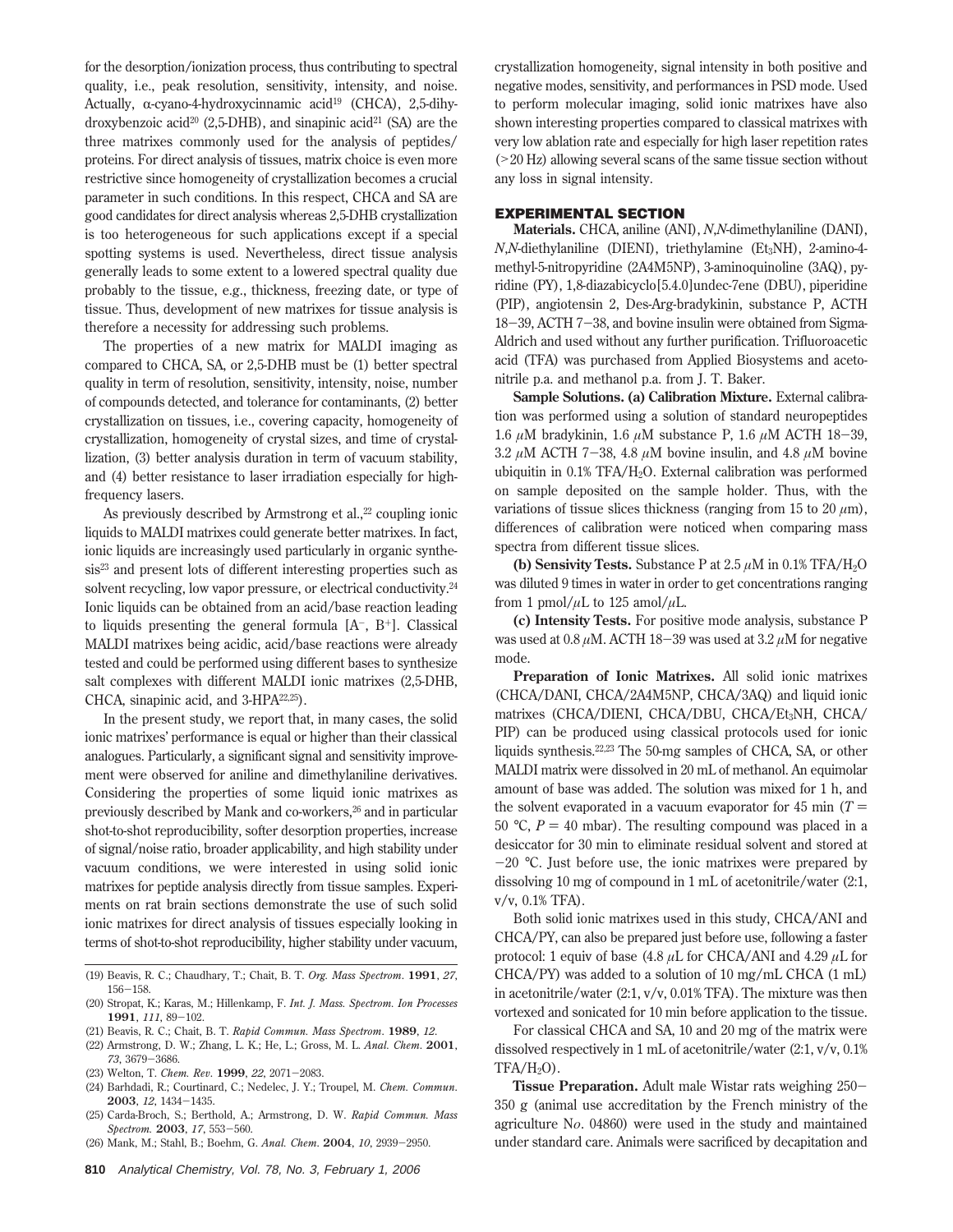## **Table 1. Signal Evolution in Positive and Negative Modes Using CHCA/2A4M5NP or CHCA/DANI versus CHCA**

| matrix       | mode         | analyte    | $n^a$ | signal <sup>b</sup> intensity range | average <sup><math>b</math></sup> intensity | rsd <sup>c</sup> $(\%)$ |
|--------------|--------------|------------|-------|-------------------------------------|---------------------------------------------|-------------------------|
| CHCA/2A4M5NP |              | <b>SP</b>  | 10    | $14000 - 29000$                     | 21000.0                                     | 20.0                    |
| <b>CHCA</b>  |              | <b>SP</b>  | 10    | $1830 - 14500$                      | 5938.5                                      | 63.0                    |
| CHCA/2A4M5NP |              | apoMb      |       | $1851 - 14500$                      | 2011.0                                      | 7.0                     |
| CHCA         | $\mathrm{+}$ | apoMb      |       | $670 - 1528$                        | 1084.0                                      | 31.6                    |
| CHCA/2A4M5NP |              | ACTH 18-39 | 10    | $2208 - 8564$                       | 4380.5                                      | 50.0                    |
| CHCA         |              | ACTH 18-39 | 10    | $1116 - 7226$                       | 1982.5                                      | 65.5                    |
| CHCA/DANI    |              | ACTH 18-39 |       | 5529-18000                          | 10218.0                                     | 48.0                    |
|              |              |            |       |                                     |                                             |                         |

*<sup>a</sup> n*, number of experiments (sample/matrix preparation and analyses) using new preparations each time. *<sup>b</sup>* Signal intensity values are given for  $[M + H]^+$  or  $[M - H]^-\$ ions in counts number (a.u.). <sup>c</sup> Rsd, relative standard deviation.

immediately dissected to remove the brain. Frozen sections of 15 or 20 *µ*m were obtained in a cryostat and transferred onto the MALDI stainless steel plate.

**Sample Preparation for MALDI/MS Analysis.** For direct analysis, 20  $\mu$ L of matrix solution was applied onto the frozen section using a micropipet. The sample was then allowed to dry at room temperature.

For classical analysis,  $1 \mu L$  of sample solution and  $1 \mu L$  of matrix solution were mixed on the MALDI plate according to the procedure of the dried-droplet preparation.

**MALDI-MS Analysis.** MALDI-TOF mass spectra were acquired on a Voyager-DE STR mass spectrometer (Applied Biosystems, Framingham, MA) using delayed extraction and a pulsed nitrogen laser at 337 nm.

**(a) Classical Analysis in Linear Mode.** Acquisition parameters were set as follows: acceleration voltage, 20 kV; first grid voltage, 94%; guide wire voltage, 0.05%; extraction delay time, 200 ns.

**(b) Direct Analysis in Linear Mode.** Acquisition parameters were as follows: acceleration voltage, 25 kV, first grid voltage, 94%; guide wire voltage, 0.05%; extraction delay time, 200 ns.

**(c) Direct Analysis in Reflector Mode.** The following parameters were used: acceleration voltage, 25 kV; first grid voltage, 75%; guide wire voltage, 0.05%; extraction delay time, 200 ns. Each recorded mass spectrum results from the average of 400 laser shots on the area of interest, considering four or five different localizations depending on the size of the cut. Slices were visualized in the mass spectrometer with a color CCD camera (SONY).

**(d) PSD Mode.** The following parameters were used: acceleration voltage, 25 kV; first grid voltage, 72%; extraction delay time, 200 ns. The ion precursors were selected using the timed ion gate (12 mm) of the instrument. Acquisition of the product ions was usually done at 1.0, 0.98, 0.85, 0.75, 0.60, 0.41, 0.27, 0.19, 0.12, 0.067, and 0.05 mirror ratios, and the resulting individual spectra (each an average of 200 shots) were stitched to produce a composite product ion spectrum. In the case of in situ direct analysis, only the three first windows (1.0, 0.98, 0.85) were used.

**MALDI Imaging.** For MALDI-IMS, imaging was performed on the Ultraflex LIFT-TOF (Bruker Daltonics, Bremen, DE) in reflector positive and negative modes, using a 337-nm pulsed nitrogen laser and with a repetition rate of 50 Hz. For image reconstruction, the FlexImaging v. 1.0.6.0 software (Bruker Daltonics) was used. For positive mode, 10 000 points covering the whole slice with 100 laser shots per position were scanned, and for negative mode, 8000 points with 100 shots were performed. From each position, the software records an average mass spectrum with its coordinates on the slice. Images were reconstructed using the same parameters for CHCA and for ionic matrix.

## **RESULTS AND DISCUSSION**

Several ionic matrixes were synthesized and first tested on standard compounds. Three of these matrixes (solid) were further studied regarding their properties and are presented below. In particular, two new solid ionic matrixes, CHCA/2A4M5NP and CHCA/DANI, were compared with the previously described CHCA/ANI.<sup>22</sup>

**Studies with Standards.** CHCA/DANI was obtained from a reaction between CHCA and the base *N*,*N*-dimethylaniline. On the other hand, CHCA/2A4M5NP was synthesized by acid/base reaction between two classical matrixes, CHCA and a basic matrix, 2A4M5NP.27 Both matrixes were evaluated for the production of MS ion signal in positive and negative modes by recording 400 laser shots moving slowly around over the whole spot of a mixture of substance P (500 fmol/ $\mu$ L) or ACTH 18-39 (1 pmol/ $\mu$ L).

**(a) Evaluation of Spectral Quality in Positive Mode.** The first step was to compare the energy threshold for ion production of substance P and ACTH 18-39, respectively, with CHCA/DANI, CHCA/2A4M5NP, and CHCA/ANI matrixes. In all cases, variations were always less than 3% between CHCA and these solid ionic matrixes. Furthermore, in all our intensity studies, the laser energy was set 20% higher than the energy threshold for peptide ions production in order to obtain high enough signal. In the positive mode, a significant signal increase was observed using CHCA/2A4M5NP ionic matrix (Table 1). The signal was 3.5-fold higher with the ionic matrix in the case of substance P than with CHCA. For apomyoglobin, the signal was also higher by a factor of 1.8 with the solid ionic matrix, demonstrating the usefulness of this matrix for both peptide and protein analysis. However, we must note that the apomyoglobin signal is wide, resulting in low resolution. This can probably be attributed to matrix adducts as observed for 2A4M5NP in its nonionic form.27 For CHCA/ANI and CHCA/DANI on substance P, results were in the same order as for CHCA/2A4M5NP (data not shown) and for CHCA/ANI comparable to what was previously obtained by Armstrong et al.<sup>22</sup> for bradykinin.

**(b) Evaluation of Spectral Quality in Negative Mode.** Negative mode could be advantageous for direct analysis of tissue, especially for detection of compounds such as phosphorylated

<sup>(27)</sup> Fitzgerald, M. C.; Parr, G. R.; Smith, L. M. *Anal. Chem*. **<sup>1993</sup>**, *<sup>65</sup>*, 3204- 3211.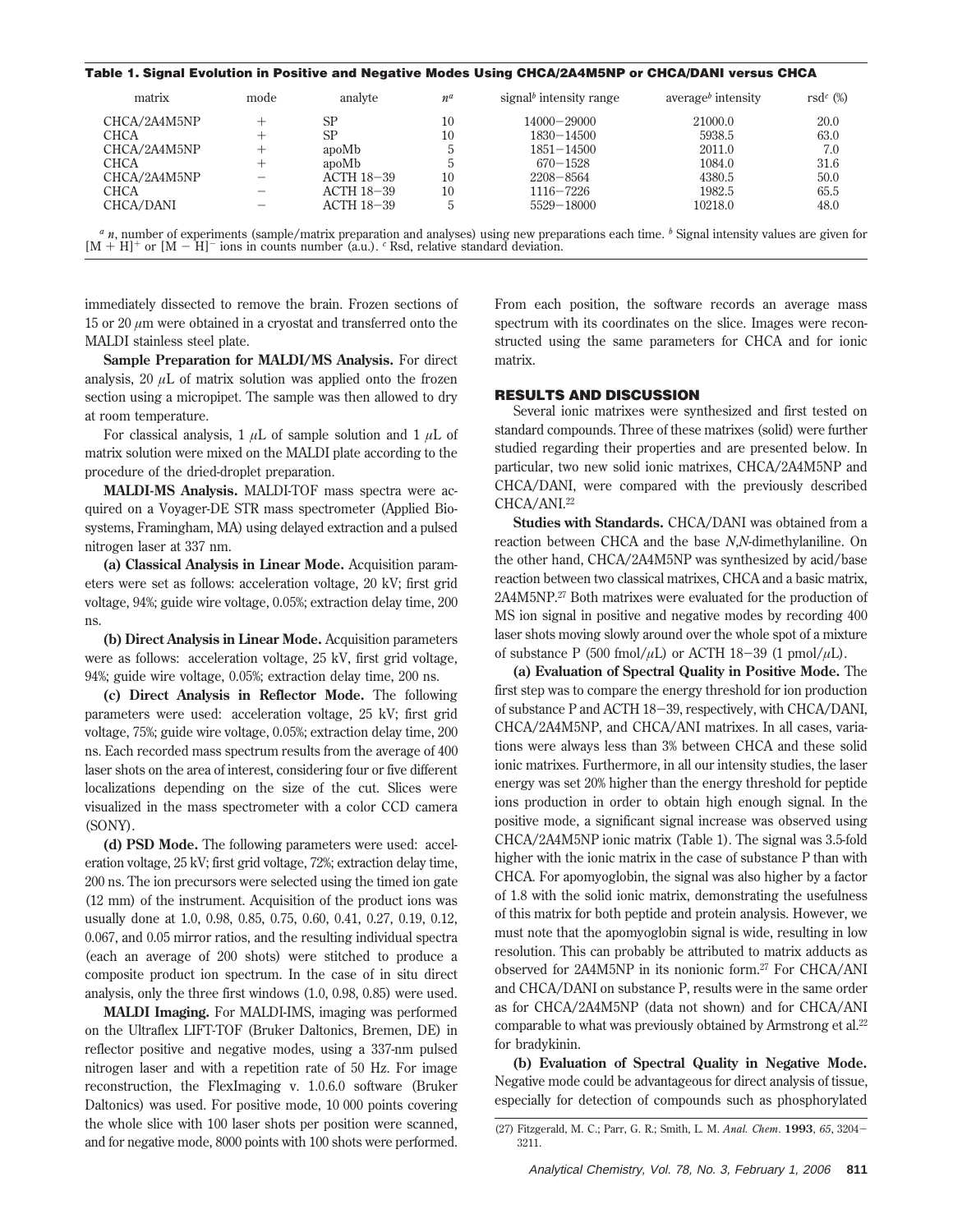

Figure 1. Typical MALDI mass spectrum obtained for ACTH 18-39 (1 pmol) in the linear negative ion mode using CHCA/DANI (a), CHCA/ 2A4M5NP (b), and CHCA (c) as matrix. Ionic matrix formula is enclosed to each mass spectrum.

peptides, $^{28}$  lipids, $^{29,30}$  or phospholipids<sup>31</sup> that may show extensive adduct signals in positive mode. It can also be used to obtain complementary structural information using PSD.32 Reduction of salt signals lead to a resolution increase and easier interpretation of data. Generally, negative ion mode is not extensively used in MALDI because ion production yields with conventional matrixes give low counts of negative ions. Here, we have tested the ionic matrixes in order to find out whether they may give better ion yields in this mode than conventional matrixes. Ionic matrixes have been previously tested for low molecular weight compounds<sup>33</sup> (amino acid), but no studies on peptides/proteins have yet been done. In negative mode, the best signals were recorded for the three solid ionic matrixes CHCA/ANI, CHCA/DANI, and CHCA/ 2A4M5NP (Table 1). A 2-fold increase in signal was observed as presented for ACTH 18-39 with solid ionic matrixes (Figure 1a and b) in comparison with CHCA (Figure 1c). In the case of CHCA/2A4M5NP, this increase could be attributed to the 2A4M5NP group of the ionic matrix. The basic properties of this group could help in the ionization step (deprotonation of the

analyte) by enhancing proton transfer from the analyte to the matrix. In this respect, for classical matrix deprotonation of the analyte would be more difficult since the matrix only shows acidic properties. Ionic matrixes are salts that display the characteristics of both acidic and basic groups, as was observed in previous organic studies.23 Looking to these results, CHCA/DANI and especially CHCA/ANI have proved to be the best matrixes in term of signal intensity enhancement in both the positive and negative modes.

**(c) Sensitivity Tests.** To detect biomolecules in tissue, matrixes must be very sensitive due to the low amount of material contained in a tissue section of  $15 \mu m$  (for each species of peptide) and the low accessibility of molecules embedded in cells or tissue. This can be particularly critical when tissue is analyzed for discovering potential biomarkers.

Sensitivity of CHCA/2A4M5NP and CHCA/DANI was tested using substance P and ACTH 18-39 peptides at different concentrations in both negative and positive modes. Best results were obtained using CHCA/DANI. The limit of detection was found to be 250 amol in the positive mode and 100 fmol in the negative mode. These values have to be compared to CHCA for which the minimum amount detectable has been found in our experimental conditions to be respectively 1 and 250 fmol. Although, CHCA/2A4M5NP with 150 fmol has shown better sensitivity than CHCA in the negative mode, it appeared to be 100 times less sensitive than CHCA in positive mode. CHCA/ ANI was found to be more sensitive than CHCA on substance P in the positive mode as previously observed by Armstrong et

<sup>(28)</sup> Asara, M.; Allison, J. *J Am. Soc. Mass Spectrom.* **<sup>1999</sup>**, *<sup>10</sup>*, 35-44.

<sup>(29)</sup> Schiller, J.; Süb, R.; Arnhold, J.; Fuchs, B.; Lebig, J.; Muller, M.; Petkovic, M.; Spatlehotz, H.; Zschörnig O.; Arnold, K. Prog. Lipid Res. 2004, 43, 449-488.

<sup>(30)</sup> Al Saad, K. A.; Zabrouskov, V.; Siems, W. F.; Knowles, N. R.; Hannan, R. M.; Hille, H. H., Jr. *Rapid Commun. Mass Spectrom.* **<sup>2003</sup>**, *17,* <sup>87</sup>-96.

<sup>(31)</sup> Estrada, R.; Yappert, M. C.; *J. Mass Spectrom.* **<sup>2004</sup>**, *<sup>39</sup>*, 412-422. (32) Clipston, N. L.; Jai-Nhuknan, J.; Cassady, C. J. *Int. J. Mass Spectrom*. **2003**,

*<sup>222</sup>*, 363-381.

<sup>(33)</sup> Moghaddam, M. Z.; Heinzle, E.; Tholey, A. *Rapid Commun. Mass Spectrom.* **<sup>2004</sup>**, *<sup>18</sup>*, 141-148.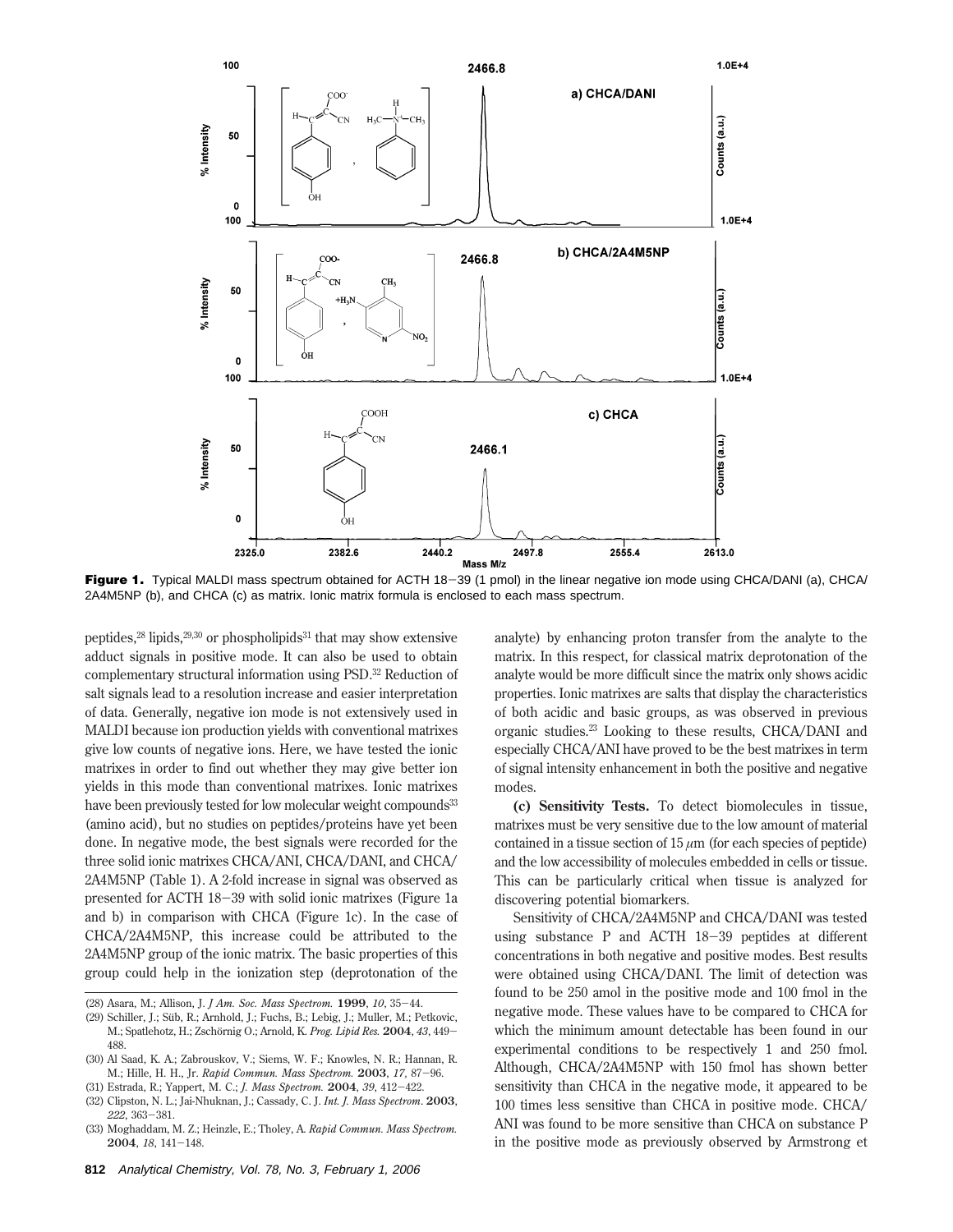**Table 2. Evaluation of Several Ionic Matrixes, in Terms of Crystallization on the Tissue Slice and Intensity of Signal (Both Linear and Reflector Modes) Considering Positive Voltages<sup>a</sup>**

| a) CHCA / ANI            | b) CHCA / 2A4 M5NP | c) CHOAPDAM     |             | CHCA      |  |
|--------------------------|--------------------|-----------------|-------------|-----------|--|
|                          |                    | crystallization | signals $b$ |           |  |
| matrix                   | form               | on tissue $^b$  | linear      | reflector |  |
| CHCA/ANI <sup>c</sup>    | solid              | $+++++$         | $+++++$     | $+++++$   |  |
| CHCA/DANI <sup>d</sup>   | solid              | $++$            | $+++$       | $+++$     |  |
| CHCA/DIEANI <sup>c</sup> | liquid             | $^{+}$          |             |           |  |
| CHCA/2A4M5NPd            | solid              | $+++++$         | $++$        |           |  |
| CHCA/DBU <sup>d</sup>    | liquid             | $^+$            |             |           |  |
| CHCA/PY <sup>c</sup>     | solid              | $^{+}$          |             |           |  |
| $CHCA/ET_3NHc$           | liquid             | $^{+}$          |             |           |  |
| CHCA/PIP <sup>d</sup>    | liquid             | $^{+}$          |             |           |  |
| CHCA/2AQ <sup>c</sup>    | solid              |                 |             |           |  |
| CHCA                     | solid              | $+++$           | $+++$       | $++$      |  |
|                          |                    |                 |             |           |  |

<sup>*a*</sup> Photographs of the matrix crystals of CHCA/ANI (a), CHCA/2A4M5NP (b), and CHCA/DANI (c) in comparison with conventional CHCA (d).  $b$  ++++, best results; +, worst results; and -, no signal recorded. <sup>*c*</sup> Adapted fr

al..22 for bradykinin. In the negative mode, sensitivity was the same as for CHCA/DANI (100 fmol).

**Direct Analysis of Tissue in Positive Mode Using Ionic Matrixes.** Based on previous studies using standards, several ionic matrixes were chosen for direct analysis, either for their properties in term of ion signal intensity, sensitivity, or their ability to crystallize. According to these criteria "aniline derivatives" are of great interest for their high sensitivity. On the other hand, pyridine derivatives gave high increase of ion signal in a wide mass range. Finally, some other matrixes such as liquid matrixes with Et<sub>3</sub>N or diethylaniline or some solid ionic matrixes<sup>33,34</sup> result in more homogeneous crystallization than classical preparation. Several types of ionic matrixes were tested in order to find those with the best crystallization, sensitivity, and signal intensity potentials when applied to tissues.

**(a) Study of Crystallization on Tissue.** To compare crystallization pattern, matrixes were simply applied on the whole tissue surface using a micropipet without using a sprayer or any other techniques for improving crystallization. Two matrixes, CHCA/ ANI (Table 2a) and CHCA/2A4M5NP (Table 2b), have given a very thin crystal layer covering the entire tissue. Very small and homogeneously distributed crystals were observed in the case of CHCA/2A4M5NP. For classical matrixes, spotting generally gives irregular crystals covering only 50% of the tissue.35 It must also be noted that ionic matrixes have a high vacuum stability, $25$  making them very suitable for direct tissue analysis or MALDI imaging since experiments are longer than for classical MALDI. For CHCA/DANI (Table 2c), crystallization leads to the formation of big red/orange crystals covering most of the area of the tissue. Coverage can be improved by increasing the concentration of the matrix (10 mg in 500  $\mu$ L of acetonitrile/0.1% TFA in water 2:1,

(34) Li, Y. L.; Gross, M. L. *J. Am. Soc. Mass Spectrom.* **<sup>2004</sup>**, *<sup>15</sup>*, 1833-1837. (35) Schwartz, S. A.; Reyzer, M. L.; Caprioli, R. M. *J. Mass Spectrom.* **2003**, *38*, <sup>699</sup>-708.

v/v,). However, the size of crystals decreases the homogeneity of the coverage in comparison with classical CHCA (Table 2d). For other ionic matrixes, crystallization is generally at the rim of the slice (CHCA/PY) or crystals grow in packets covering only some parts of the cut (CHCA/DIEANI, CHCA/ET3NH). This lack of homogeneity in coverage can complicate the analysis and makes these matrixes not very suitable for direct analysis.

Thus, CHCA/2A4M5NP and CHCA/ANI have shown to be the best suited ionic matrixes for direct analysis of tissue in term of crystallization. These matrixes were then studied in term of signal intensity. Data are summarized Table 2.

**(b) Direct Analysis in Linear and Reflector Mode (Positive Mode).** For comparison of intensity, one spot of an ionic matrix and one spot of CHCA were applied very close together on the same slice. This experiment was repeated over 5 times on several slices in order to check out the reproducibility.

In linear mode, the best signals were obtained using the ionic matrix CHCA/ANI at the same laser energy above the threshold for ion production. For this matrix on rat brain sections, peptides present a better signal intensity using the solid ionic matrix than CHCA (Table 3). This increase is especially obvious for peptides at *m*/*z* 2507.8 and 4289.1. Comparing the number of peptides detected with both matrixes, all peptides observed with CHCA are retrieved with CHCA/ANI with at least the same intensity. However, a few peptides are only detected with the solid ionic matrix, e.g., *m*/*z* 3076.4 and 3459.7 (Table 3). This demonstrates the advantage of solid ionic matrixes for proteomic analysis. For CHCA/DANI, good signal intensity was observed too, and for peptides at *m*/*z* ∼1800, CHCA/DANI was better than CHCA. For higher masses, signal was equivalent to the signal intensity observed with CHCA. In the same way, CHCA/2A4M5NP and CHCA/PY give less response than CHCA (data not shown).

In the case of liquid ionic matrixes CHCA/DIENI and CHCA/ ET3NH, no good signal was recorded from direct analysis. This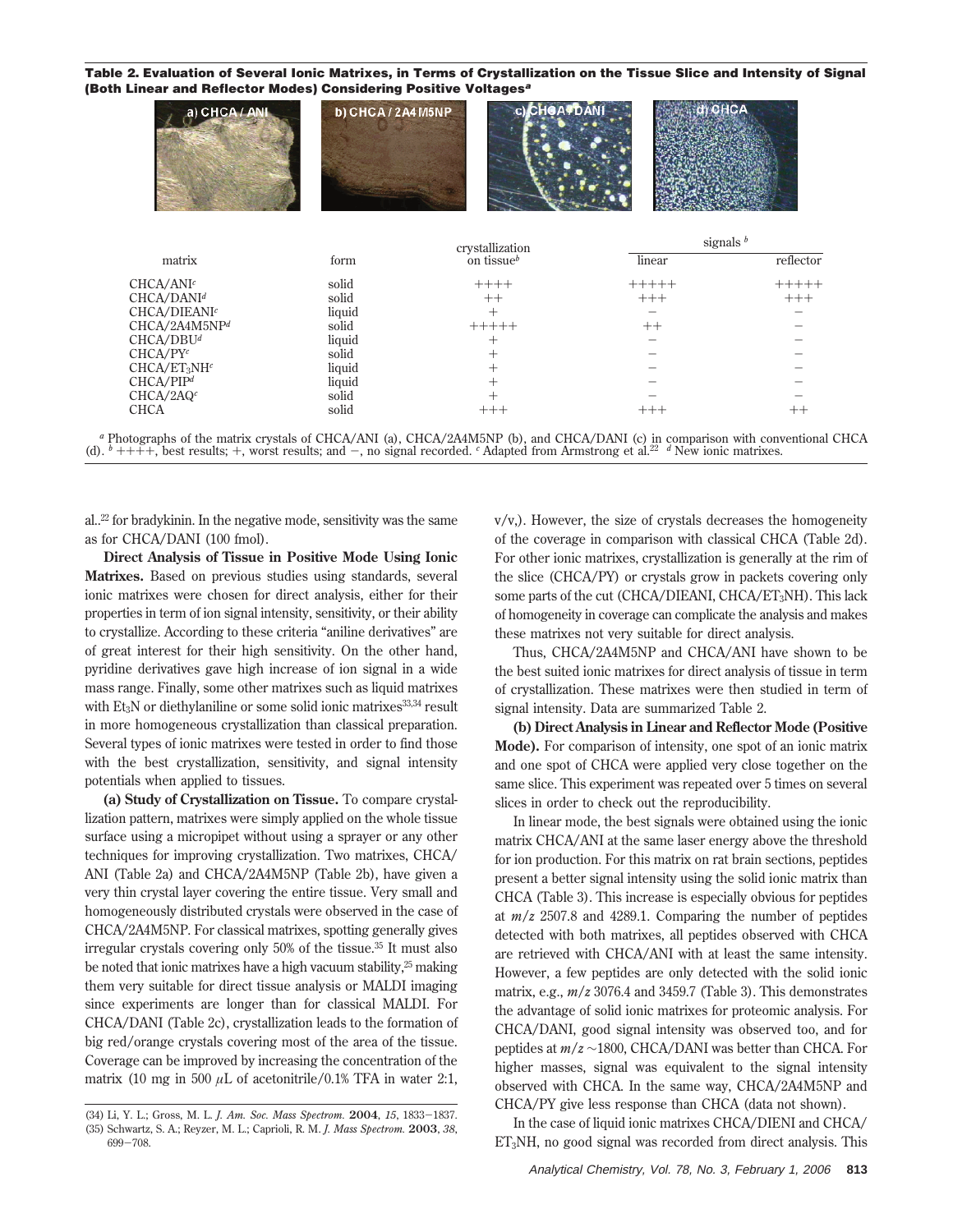

Figure 2. MALDI mass spectra recorded during direct analysis of a rat brain section in reflector positive mode using (a) CHCA and (b) CHCA/ ANI for mass range 1200-9000.

was attributed to the important laser fluence required for desorption/ionization of molecules using these matrixes. This phenomenon is observed in addition to the increase of fluence generally required for all experiments when working with tissue slices. However, this result could also be explained by assuming a poor incorporation of the molecules embedded in the tissue into the matrix crystals or some critical parameters obstructing the desorption process. The different acquisition parameters of the instrument were modified (grid voltage, laser fluence, or delay time), but no interesting spectra were recorded.

In the reflector mode, the increase of signal using CHCA/ ANI (Figure 2b) and CHCA/DANI compared to CHCA (Figure 2a) was confirmed. Increase of intensity for the two ionic matrixes is easily observed in the mass spectra. In all cases, CHCA/ANI has always shown higher signal intensity than CHCA. (Figure 2) Moreover, ions in the mass range *<sup>m</sup>*/*<sup>z</sup>* <sup>2230</sup>-3750 and especially at *m*/*z* 8600 are observed whereas nearly no ions are detected above *m*/*z* 5000 for CHCA. A similar trend in signal increase was observed using CHCA/DANI but to a less extent than for the aniline derivative (data not shown).

Thus, ionic matrixes as CHCA/ANI result in better accurancy and sensitivity on tissue in the reflector mode for an extensive mass range  $(m/z 1000-10 000)$  in comparison with CHCA.

We also compared mass spectra recorded with SA to those obtained with CHCA/ANI ionic matrix for direct analysis. SA was tested due to its common use as matrix for direct tissue analysis.35 As expected, better signals were detected using the ionic matrix for mass range below *m*/*z* 5000.

Other ionic matrixes formed between sinapinic acid and aniline, *N*,*N*-dimethylaniline, or *N*,*N*-diethylaniline base were also synthesized and tested. However, the results obtained were generally equivalent to the classic SA matrix (data not shown).

**(c) In Situ Direct PSD.** The signal increase for CHCA/DANI and CHCA/ANI was used in conjuction with PSD to study peptide fragmentations directly from tissue sections. In spite of the known fact that ionic matrixes produce less fragmentation<sup>34</sup> than CHCA, the signal increase should be sufficient to overcome this deficiency. However, PSD directly from tissues is always problematic, leading to very few fragment ions even for small peptides. CHCA is known to be the matrix of choice for fragmentation by PSD. Even when using CHCA, scarce fragmentations have been observed when directly probing tissue. When PSD was performed with the ionic matrixes, a higher fragmentation yield was observed in tissue with CHCA/ANI (Figure 3). Some mirror ratio windows (below 0.75) have given nearly no fragment ions. This in situ PSD was repeated several times on different slices from the same brain,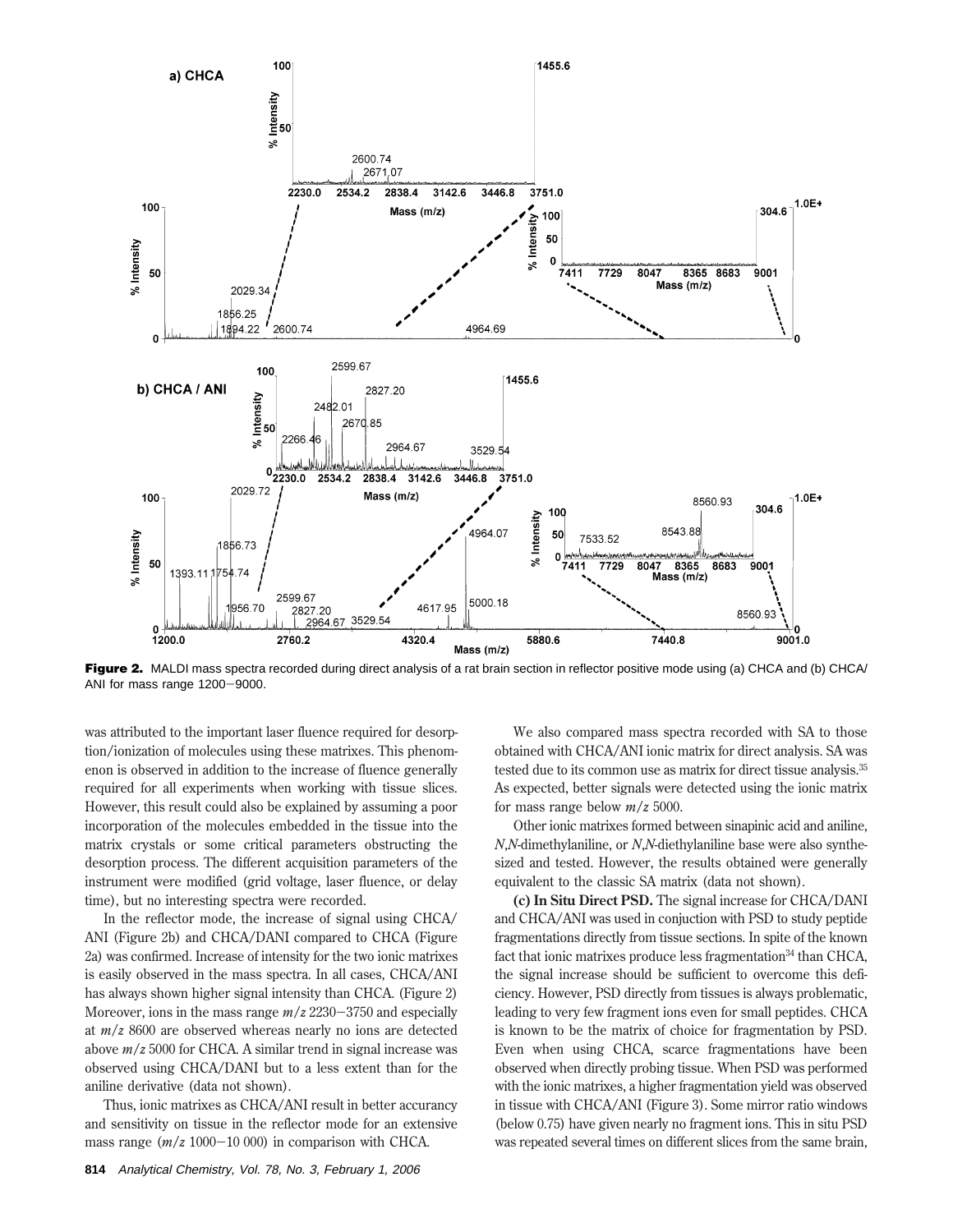**Table 3. Typical Variation of Signal Intensity between CHCA/ANI and CHCA for Direct Analysis on Rat Brain Slice in the Mass Range <sup>m</sup>/<sup>z</sup> <sup>1000</sup>**-**10 000 for 16 Peptides**



| m/z<br>obsd<br>calcd |                                                  |                                     |                                            |                       |                 | increase           |
|----------------------|--------------------------------------------------|-------------------------------------|--------------------------------------------|-----------------------|-----------------|--------------------|
|                      |                                                  | probable<br>assignment <sup>a</sup> |                                            | matrix<br><b>CHCA</b> | matrix<br>ANI   | factor<br>ANI/CHCA |
|                      |                                                  |                                     | sequence                                   |                       |                 |                    |
| 1087.4               | 1087.4                                           | Arg vassopressin                    | <b>CYFQNCPRG</b>                           | 283                   | 325             | 1.1                |
| 1513.9               | 1514.7                                           | melanotropin $\gamma$               | YVMGHFRWDRF                                | 328                   | 654             | 2.0                |
| 1641.0               | 1639.7                                           | somatostatin                        | <b>AGCKNFFWKTFTSC</b>                      | 284                   | 644             | 2.3                |
| 1690.2               | 1689.9                                           | neurotensin                         | QLYENKPRRPYIL                              | 139                   | 674             | 4.8                |
| 1789.1               |                                                  | unknown                             |                                            | 1610                  | 4190            | 2.6                |
| 1844.0               | 1845.8                                           | C-terminal flanking peptide         | <b>ALNSVAYERSAMQNYE</b>                    | 143                   | 425             | 3.0                |
| 1859.1               |                                                  | unknown                             |                                            |                       | 5896            | 3.0                |
| 2271.3               | 2273.1                                           | prolactin releasing peptide PrPR2   | TPDINPAWYTGRGIRPVGRF                       | 411                   | 848             | 2.1                |
| 2351.1               | 2351.16                                          | CLIP $(1-21)$                       | PVKVPNVAENESAEAFPLEF                       | 100                   | 283             | 2.8                |
| 2506.2               | 2507.8                                           | unknown                             |                                            | 182                   | 3417            | 18.8               |
| 3076.4               |                                                  | unknown                             |                                            |                       | 220             |                    |
| 3459.7               | 3461.6                                           | C-flanking peptide of NPY           | SSPETLISDLLMRESTENAP-<br><b>RTRLEDPSMW</b> |                       | 168             |                    |
| 4289.1               |                                                  | unknown                             |                                            | 131                   | 1816            | 13.9               |
| 4970.1               |                                                  | unknown                             |                                            | 7187                  | 57000           | 7.9                |
| 6221.4               |                                                  | unknown                             |                                            | 103                   | 1125            | 10.9               |
| 6176.6               |                                                  | unknown                             |                                            |                       | 130             |                    |
| $\cdots$             | $\sim$ $\sim$ $\sim$ $\sim$ $\sim$ $\sim$ $\sim$ | .                                   | $\sim$<br>$\blacksquare$                   |                       | $\cdot$ $\cdot$ |                    |

*<sup>a</sup>* Assignments based on molecular weight measurements.4,11 *<sup>b</sup>* Analysis were performed at the same laser intensity (considering energy threshold for ion production)

from different brains, and for different peptide ion precursors. Reproducible fragmentation was observed for each parent ion using the same acquisition parameters. Different delay time, accelerating voltage, or laser intensity were studied in order to optimize the fragmentation. However, no total PSD was obtained. PSD fragmentation can be obtained from precursor ion masses of up to *m*/*z* 2000 (e.g., *m*/*z* 1785). For CHCA/DANI, little fragmentation was observed for molecules in the low-mass range (<*m*/*<sup>z</sup>* 1000). For higher masses, no significant fragmentation was observed probably due to the weak intensity of the parent ion (data not shown).

To understand the poor fragmentation rate observed in tissue, we checked out the hypothesis that it could be due to the presence of salts. Salt adducts are known to be very stable in the gas phase and consequently lead to poor fragmentation rates. If some of the compounds observed are cationized ions, they will not result in any fragmentation. In this respect, if negative mode analyses are performed, this will remove any ambiguity as to the nature of the ions since in classical conditions mainly  $[M - H]$ <sup>-</sup> ions are observed. However, considering, for example, *m*/*z* 1785 peptide, presenting very few fragmentations in PSD in positive mode, we have performed the same analysis in negative mode, where the peptide peak is observed at *m*/*z* 1783 and corresponds to the [M  $- H$ ]<sup>-</sup> ion. The mass shift is of only two mass units as compared to the positive mode, demonstrating that the ions are in their protonated  $[M + H]^+$  form in the positive mode. Thus, difficulties of fragmentation in positive mode on tissue sections cannot be attributed to adduct ions and must probably come from more complex factors. Low fragmentation rates could suggest that ions formed from tissue slices would have less internal energy.

intensity*<sup>b</sup>*

**(d) Direct Analysis in Negative Mode.** The different solid ionic matrixes were tested in the negative mode for direct tissue analysis. Three ionic matrixes, CHCA/DANI, CHCA2/A4M5NP, and CHCA/ANI, have given particularly good results in negative mode. A significant increased improvement was observed with these matrixes in comparison to CHCA, confirming the results previously obtained with standards. CHCA/DANI and especially CHCA/ANI were the matrixes giving the highest increase in intensity and the best sensitivity. This phenomenon is illustrated in Figure 4 by comparing CHCA/ANI (Figure 4a) to CHCA (Figure 4b).

We also compared direct analysis in negative and positive modes on one spot by switching only the voltage polarity as presented for CHCA/DANI in Figure 5. Due to the lower sensitivity in negative mode, less intense signal was observed in this mode. Nevertheless, some compounds, e.g., *m*/*z* 959 or 995, can be detected with a higher intensity. Moreover, adduct suppression in the negative mode gives easier readability of the mass spectra. For the mass range below *m*/*z* ∼1200, resolution is greatly improved (e.g., *m*/*z* 787 or 811, see insets) probably due to lipids' numerous adducts in positive mode.

**MALDI Imaging of Rat Brain Tissue Sections.** Generally, for direct analysis of peptides/proteins in tissue sections, only lasers with conventional repetition rate frequencies ranging from 2 to 20 Hz are used. The number of positions to scan to perform MALDI imaging leads to very long acquisition time, e.g., ∼92 h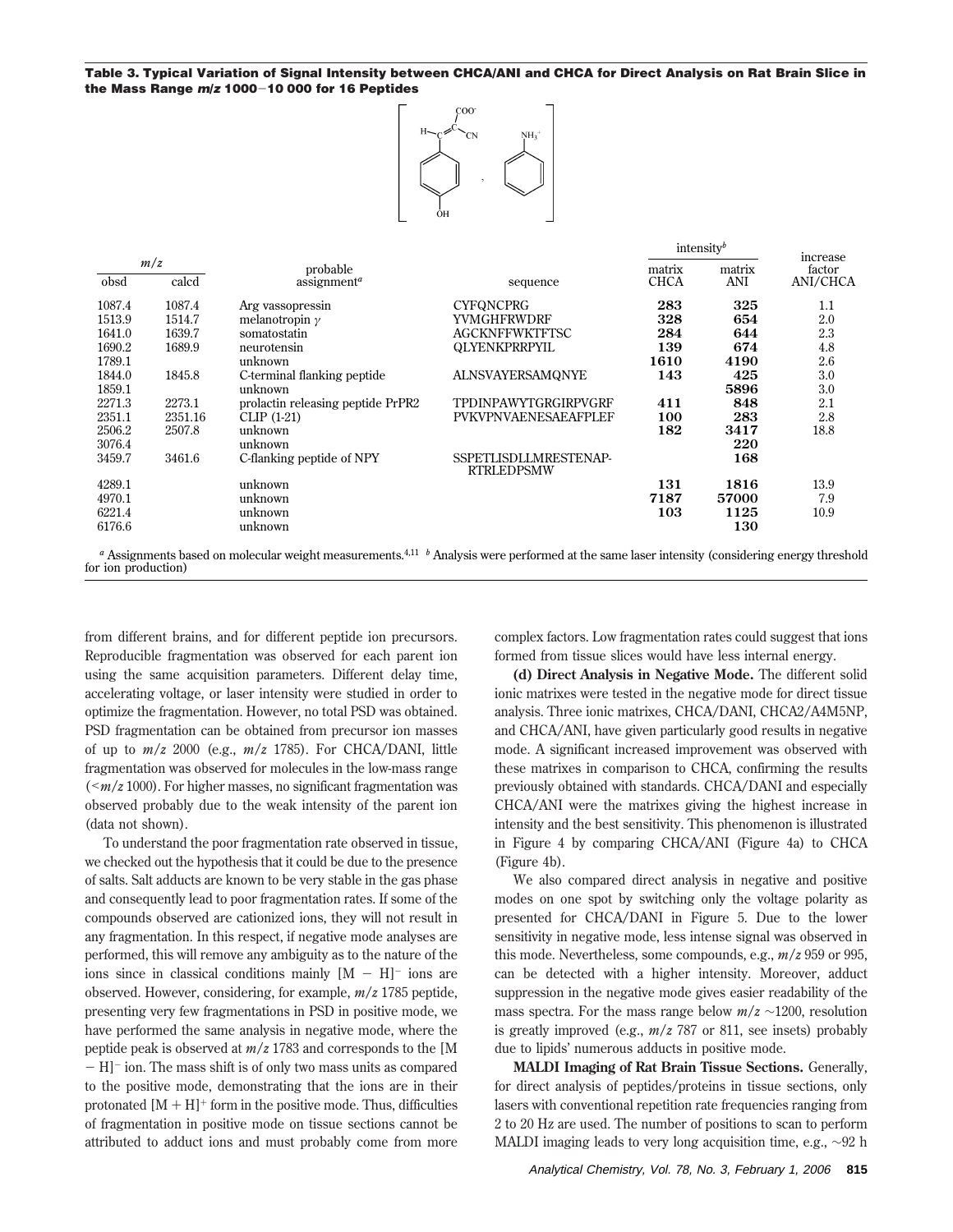

Figure 3. MALDI positive reflectron mass spectrum of a rat brain section using CHCA/ANI and the resulting PSD spectrum for the parent ion at <sup>m</sup>/<sup>z</sup> 1785 (collision gas, xenon).



**Figure 4.** Direct analysis on a rat brain section in linear negative mode for (a) CHCA/ANI and (b) CHCA.

to scan 10 000 spots averaging 100 shots per position and only ∼6 h for the same experiments with a 50-Hz repetition rate laser. The improvements in laser technology give access to 200-Hz repetition rate lasers. However, at such rates, conventional MALDI matrixes such as SA or CHCA are much less suitable for analysis resulting in abundant material removal during the ejection process. Consequently, after several hours of acquisition, intensity is much lower and some signals are not observed any more, leading in loss of resolution of the resulting images. In contrast, ionic matrixes are more resistant under the same conditions. Direct analysis of rat brain tissue sections using CHCA/ANI shows that there is very little material ejection and the morphology of the matrix crystals has not changed after the scan (no damages observed). The size of the matrix crystals could give a first explanation of these results. CHCA/ANI (Table 2a) presents quite large crystals compared to CHCA (Table 2d). In more fundamental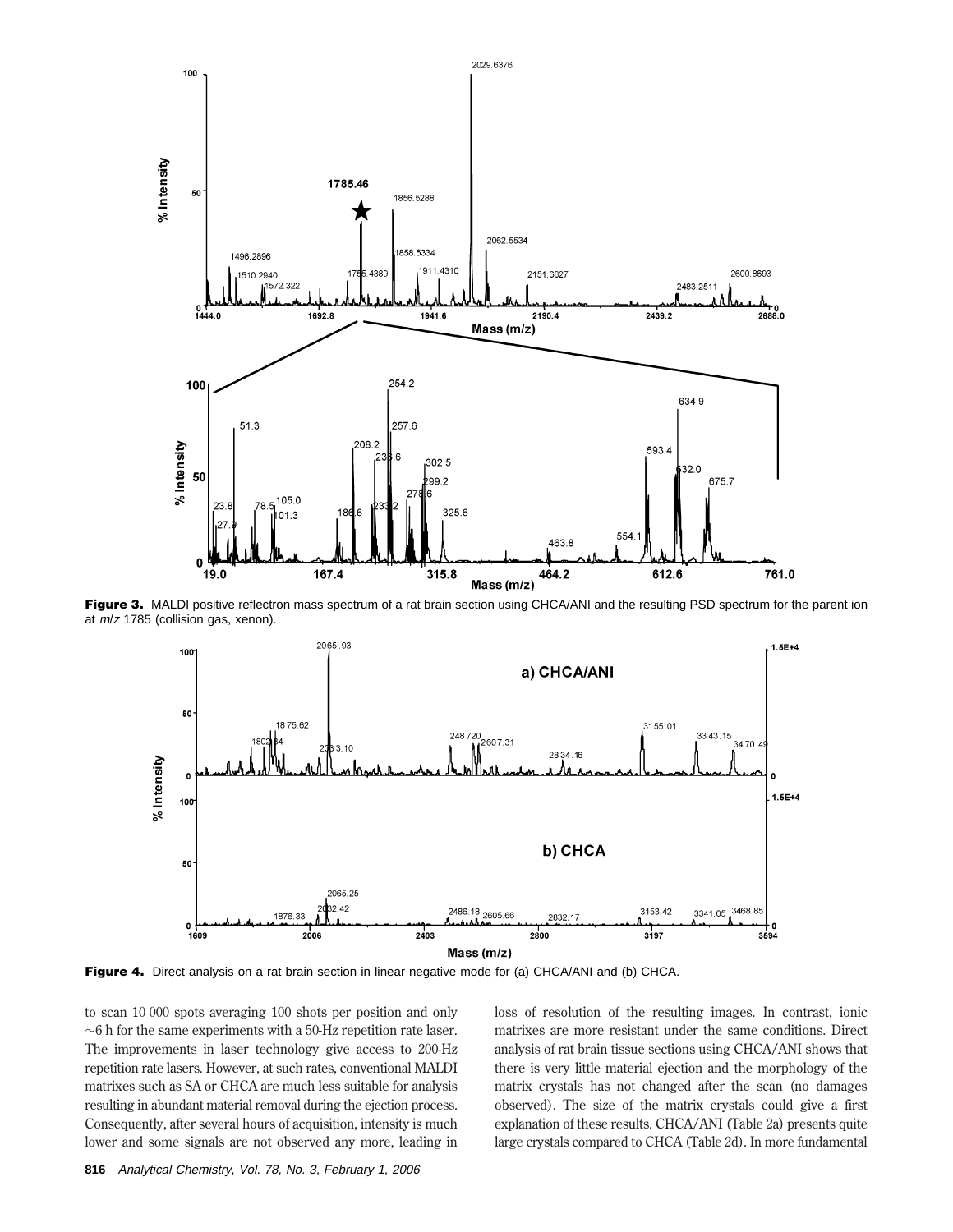

**Figure 5.** Typical linear MALDI mass spectra for the direct analysis of a rat brain section (a) in positive and (b) in negative modes at the same localization using CHCA/DANI. The insets present a zoom in the mass range 770-810.

studies, Sadeghi and Vertes<sup>36</sup> have demonstrated that smaller crystals are completely volatilized under laser shot irradiation whereas larger crystals undergo a kind of layer by layer ("peeling") evaporation. Thus, considering matrix covering capacity and resistance to laser irradiation, high signal intensity, and sensitivity capabilities, CHCA/ANI was chosen among all the ionic matrixes for MALDI imaging. Experiments were performed using a MALDI-LIFT-TOF analyzer with a 50-Hz repetition rate laser. Images were obtained by scanning the whole rat brain section in 10 000 positions, averaging 100 shots per position in reflector mode. Direct analysis and imaging parameters were optimized using CHCA, and the same method was applied for an ionic matrix. A first scan was acquired in positive mode, and the section was rescanned on the same positions in negative mode. Finally, a last scan was performed in the positive mode again. Using CHCA/ANI, no major decrease in signal intensity was noticed between the first and the third scans (Figure 6). For CHCA, decrease of intensity was clearly observed as illustrated in Figure 6 for *m*/*z* 1224. After three scans, the section was still totally covered with ionic matrix, which was not the case with classical CHCA. This inevitably leads to loss in image resolutions, since some peaks are not observed any more in the corresponding mass spectra (e.g., *m*/*z* 2062 and 1224).

Several images reconstructed from both positive and negative data for some *m*/*z* ratios are shown in Figure 7a and b. The images demonstrate a lesser delocalization for CHCA/ANI than CHCA considering a classical deposition using a micropipet. This phenomenon is well illustrated by the molecular image reconstructed for peptide at *m*/*z* 2015 (Figure 7a). This was attributed to the very fast and homogeneous crystallization of this matrix on the tissue. The comparison of the images using CHCA and the ionic matrix shows a better resolution for CHCA/ANI with a higher signal intensity and detection. Rat brain regions can be easily recognized by comparing MALDI ionic matrix imaging to rat brain maps (Figure 7c). For instance, in positive mode, peptides at *m*/*z* 2015 are found to be in forceps minor of corpus callosum (fmi) and anterior commissure (aca), but peptide at *m*/*z* 4741 is in the rest of brain. For *m*/*z* 2028 in negative mode and *m*/*z* 2030 in positive mode, similar localization was observed despite the poorer detection in negative mode for other regions than corpus callosum.

Better sensitivity using CHCA/ANI was confirmed for several ions as for *m*/*z* 4741 (positive mode) or 2092 (negative mode). Consequently, precise localization of these peptides using MALDI imaging is impossible using CHCA when it can be done using CHCA/ANI ionic matrix.

#### **CONCLUSIONS AND APPLICATIONS**

Taken together, we have developed and tested ionic matrixes for tissue analysis by MALDI. Ionic matrixes have particularly (36) Sadeghi, M.; Vertes, A. *Appl. Surf. Sci*. **<sup>1998</sup>**, *<sup>127</sup>*-*129*, 226-234. interesting properties, when compared to classical matrixes for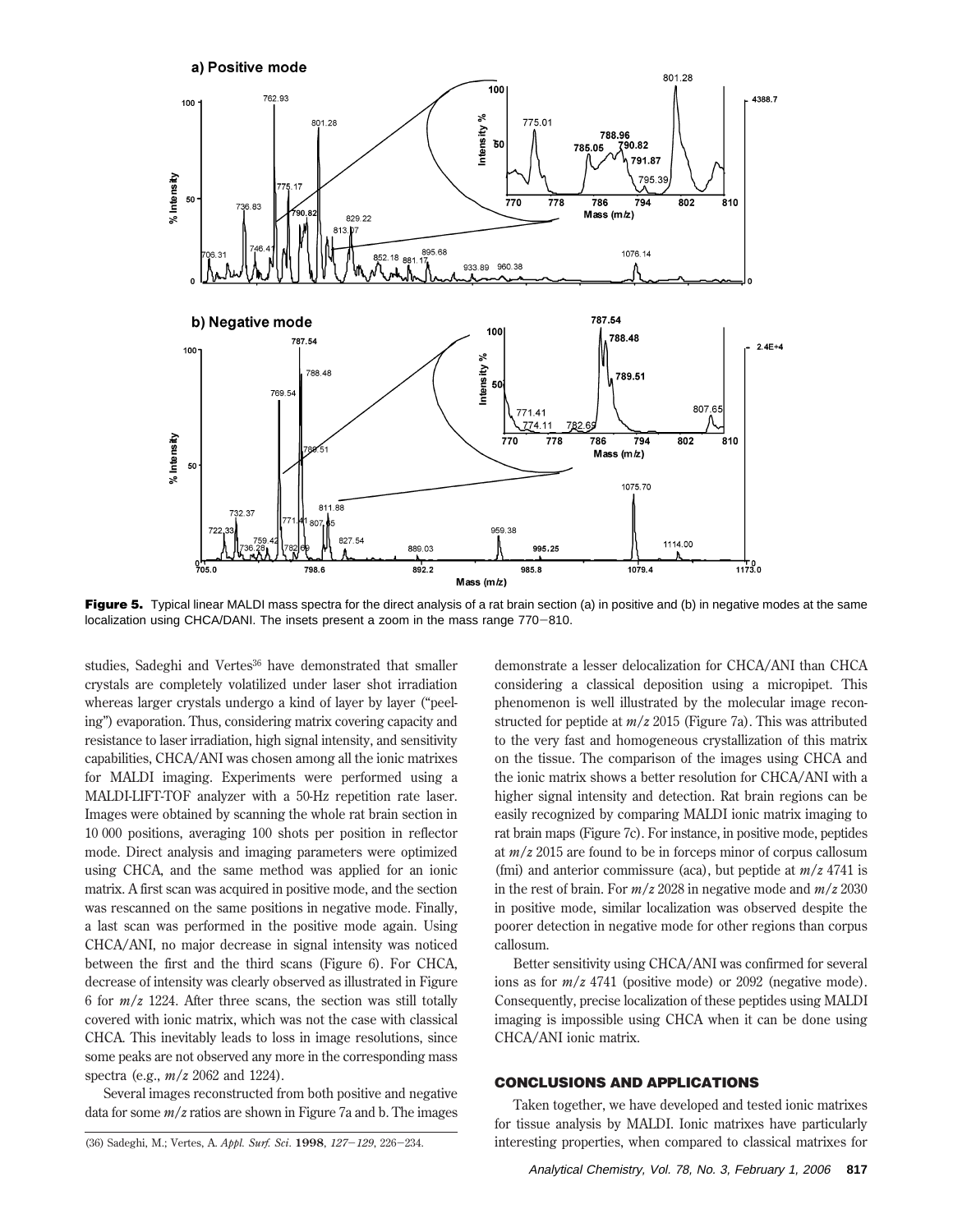

Figure 6. MALDI-IMS using MALDI LIFT-TOF in reflector mode (50-Hz laser repetition rate, 10 000 positions scanned), with ionic matrix CHCA/ANI and with CHCA in positive mode for the first and the third acquisitions on the same rat brain slice. Images have been reconstructed using FlexImaging software and represent the repartition of a  $m/z$  in the tissue slice. Same imaging parameters were used for all acquisitions.



Figure 7. MALDI-IMS using MALDI LIFT-TOF in reflector mode at 50-Hz repetition rate with ionic matrixes CHCA/ANI and CHCA in positive (a) and negative modes (b). MALDI imaging can be compared with rat brain anatomy (c). For CHCA/ANI and CHCA, acquisitions in both polarities were performed on the same rat brain cut. Images have been reconstructed with the same parameters for ionic matrix and CHCA using FlexImaging software and represent the repartition of a  $m/z$  in the tissue slice. Images with two colors correspond to the superposition of two  $m/z$  images ( $a$ forceps minor of corpus callosum,  $b$ anterior commissure, and  $a$ , $a$ <sup>-d</sup>mortor cortex).

peptide direct tissue analysis: (1) a better signal intensity and sensitivity, (2) homogeneous crystallization patterns, (3) the possibility of in situ partial fragmentations, (4) a better vacuum stability, (5) a high resistance to laser ablation especially using a high repetition rate laser, and (6) the possibility to analyze compounds in positive and negative modes using the same slice for MALDI-MS high-quality imaging.

CHCA/2A4M5NP, CHCA/DANI, and especially CHCA/ANI appeared to be of great interest in solution or on tissue, with a highly significant enhancement signal. In negative mode analysis, an easier interpretation of mass spectra by suppression of adduct ions can be helpful in the future for analysis of a specific class of compounds such as phosphorylated peptides or lipids.

Applied to the study of peptide profiling in tissue, aniline derivative ionic matrixes gave better results than CHCA. CHCA/

**818** Analytical Chemistry, Vol. 78, No. 3, February 1, 2006

ANI has shown great potential both in positive and negative modes as well as for peptide sequence tag by PSD with unambiguous assignment after comparison of peptides coming from different tissues using in situ PSD. Moreover, to access more information, molecular maps can be reconstructed by scanning the tissue sample. MALDI imaging performed on rat brain slices comparing ionic matrix CHCA/ANI to CHCA has shown higher signal intensity, sensitivity, better image quality and peptide localization, reproducibility, and remarkable resistance to laser ablation with the ionic matrix. Thus, with CHCA/ANI, it was possible to scan several times the whole rat brain section both in positive and in negative modes without observing consecutive damage of matrix crystals. We performed, for the first time, imaging in both modes on the same slice, using a high-frequency laser and good accuracy in reflector mode.